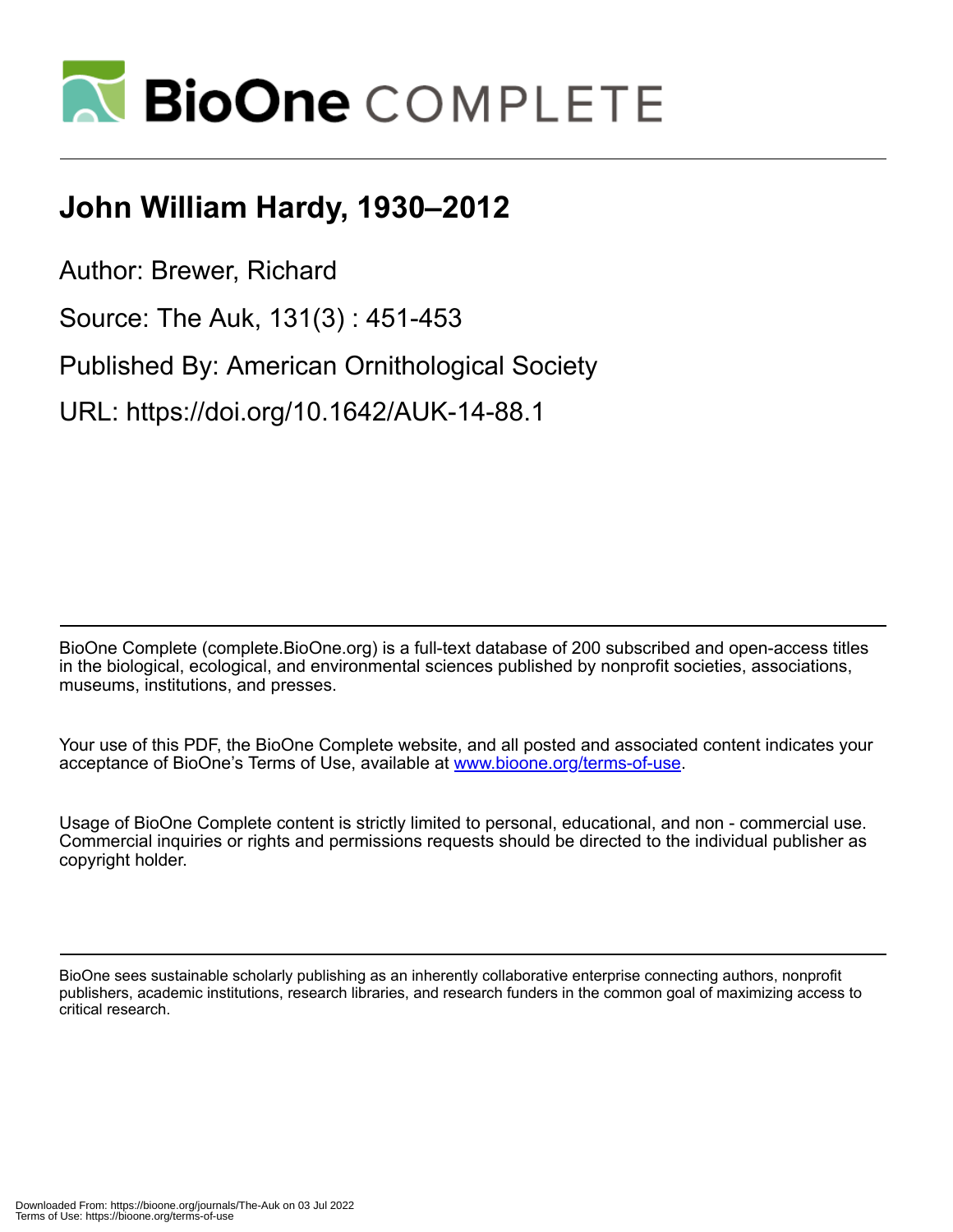

Volume 131, 2014, pp. 451–453 DOI: 10.1642/AUK-14-88.1

this was the first checklist

While in high school, Bill

closely observing martins,

study in Joseph J. Hickey's (1943) Guide to Bird Watching. Years later, in 1962, Bill and Richard

Kansas, coauthored a paper

tions from the 1946 season,

From 1948 to 1952, Bill continued his education at

ble brooded.

## IN MEMORIAM

## John William Hardy, 1930–2012

## Richard Brewer

Department of Biological Sciences, Western Michigan University, Kalamazoo, Michigan, USA

Published July 2, 2014

John William Hardy, Elective Member of the AOU since 1964 and Fellow since 1971, died in Gainesville, Florida, on October 1, 2012, at 82 years of age. Like many ornithologists, Bill Hardy was a boy birdwatcher, collecting Fuertes cards from his mother's Arm & Hammer baking soda packages, finding a Summer Tanager nest in the backyard when he was four years old, and at seven helping his uncle install a Purple Martin house in the yard. He would go on to pioneer the creation, collection, and distribution of sound recordings that are now considered as important as study skins and skeletons in many museums' bird collections.



JOHN WILLIAM HARDY in Florida in 1985. Photo credit: Thomas A. Webber

Bill was born on January 12, 1930, in Murphysboro, Illinois, a small town 50 miles north of the junction of the Ohio and Mississippi rivers. His biology teacher at Murphysboro Township High School, E. Esther Smith, was an important influence. She had a strong interest in natural history, and The Auk was among the journals and books available in her laboratory. She joined the AOU in 1949 and remained a member at least until 1985.

Through the school's Audubon Biology Club, which Ms. Smith began, students were encouraged to prepare projects for yearly state science fairs sponsored by the Illinois Academy of Science. These were often small research projects based on original data. One of Bill's projects, with two other students, was a study of the seasonal occurrence of birds in the state's seven southern-

Southern Illinois University, Carbondale, less than 10 miles from home. He majored in zoology, worked part-time in the Cooperative Fisheries laboratory, and founded the Southern Illinois Bird Club, which held a few meetings but did not survive his graduation.

For graduate work, Bill moved out of state, taking a teaching assistantship at Michigan State College (soon, University) in East Lansing. His advisor was George W. Wallace, a fine ornithologist who was at that time working on the first college ornithology textbook, An Introduction to Ornithology (Macmillan 1955). When Bill wrote Wallace's memorial for The Auk, he noted that Wallace had ''nurtured my qualities and gently began the process of sharpening me for the tough road ahead.''

The two years in Michigan provided good experiences beyond the connections with Wallace and fellow MSU

- Q 2014 American Ornithologists' Union. ISSN 0004-8038, electronic ISSN 1938-4254
- Direct all requests to reproduce journal content to the Central Ornithology Publication Office at aoucospubs@gmail.com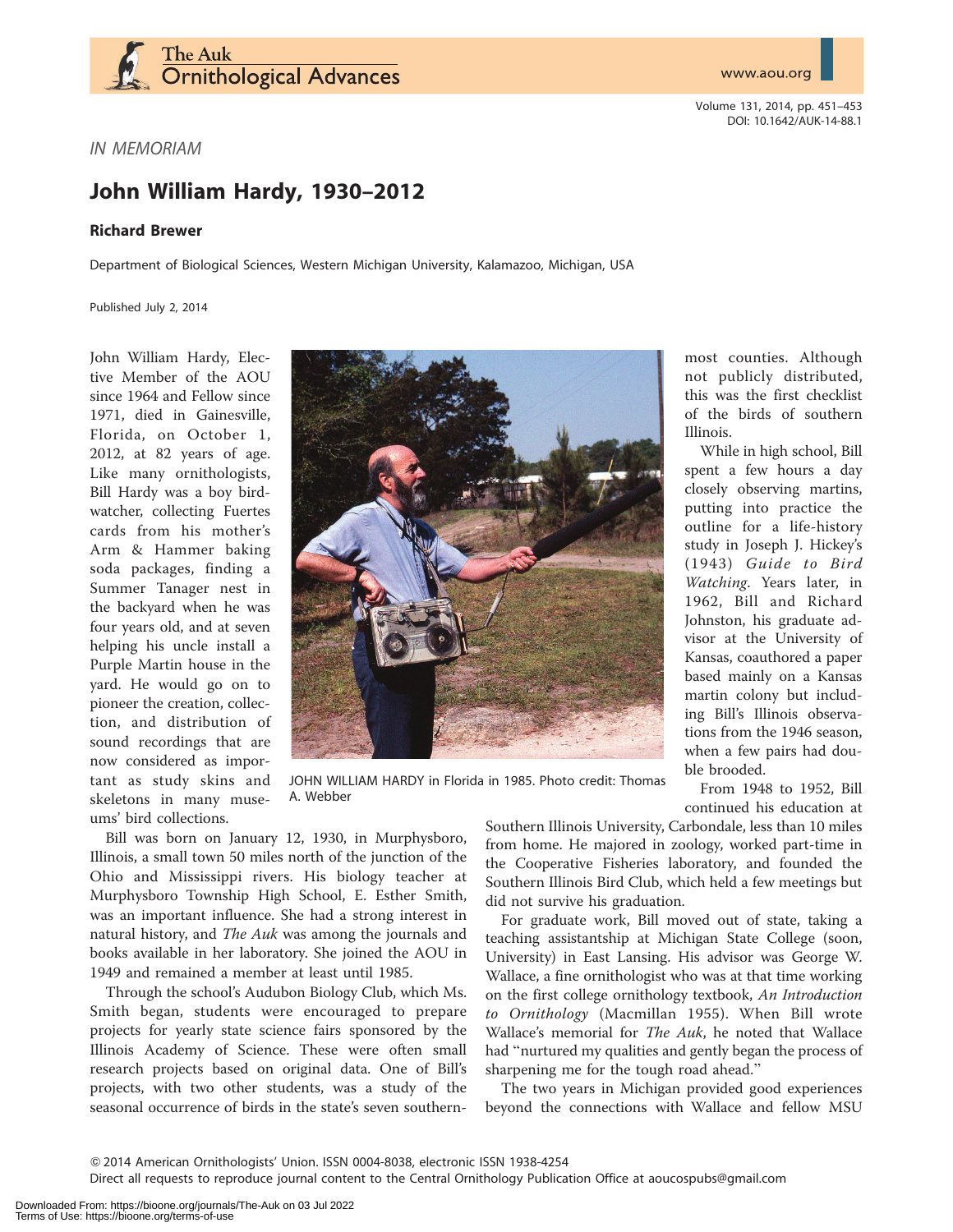graduate students. All the universities and colleges in the state included faculty and students whose primary interest was bird study. State and federal agencies had ornithologists on their staffs, and so did several small natural history museums. A remarkably professional bunch of amateur ornithologists had coalesced around the Michigan Audubon Society and its journal, the Jack-Pine Warbler. Lawrence Walkinshaw and Harold Mayfield (an Ohioan who spent a lot of time in Michigan) were notable, but not atypical, examples of the accomplished amateurs.

The 1953 annual meeting of the Wilson Ornithological Society (WOS), held in mid-June at the University of Michigan Biological Station at Douglas Lake, brought together 350 ornithologists from around the country though 123 of them were from the State of Michigan. I was among the attendees. An undergraduate at Southern Illinois University, I attended the meeting because of interest, of course, but also at Bill's instigation. Promoting worthy activities for friends and colleagues was a prominent feature of Bill's character.

After the WOS meeting, Bill spent the rest of the summer of 1953 camping on a large island in the Ohio River near Shawneetown, Illinois, studying the nesting of a colony of Least Terns (the interior subspecies, Sternula albifrons athalassos). Something of the interest and pleasure that Bill took in language is shown by his reaction to the subspecific epithet athalassos that T. D. Burleigh and G. Lowery, Jr., had chosen. "Not by the sea," Bill said-"It's perfect." Although it was a short-term study, his master's research yielded several important insights, such as the connection between the breeding distribution of the inland populations and the geological and climatic factors that provided the conditions for colony establishment. Bill's thesis was published in 1957 as The Least Tern in the Mississippi Valley.

In 1954, Bill moved to the Museum of Natural History at the University of Kansas, Lawrence, to begin work on a doctorate. He found a congenial and stimulating group his advisor, Harrison B. Tordoff; Robert M. Mengel; their wives; several other faculty, including Rollin Baker; and graduate students, including Glen Woolfenden. Three years after Bill arrived, Tordoff returned to the University of Michigan Museum of Zoology, where he had spent his graduate years. His replacement, Richard F. Johnston, a University of California (Berkeley) product, arrived at Kansas the next year, 1958. Bill's Ph.D. research benefited from his interactions with both men. His study of behavior and phylogeny of certain New World jays was completed in 1959 and published in 1961.

After short-term appointments at Kansas and the University of California (Los Angeles), Bill joined the faculty of Occidental College in Los Angeles as director and curator of the Moore Laboratory of Zoology, established by Robert T. Moore to house his collection of about 65,000 vertebrate specimens, mostly Mexican birds. Bill also taught avian biology and other courses in the biology program.

Probably Bill's two main interests, in addition to the study of birds, were trout fishing and jazz. A serious jazz fan since high school, in Los Angeles he frequented clubs, getting to know musicians and record-company executives and writing about the music. He also began recording jazz performances, and in 1966 he started a record company, Revelation Records, that in the 20 years of its existence released 48 long-playing records.

During his time at Occidental (1961–1973), Bill published more than 20 papers in ornithological journals. In the early 1960s, he started to build up files of original field recordings of bird voices and to analyze them using sound spectrographic equipment. Probably his first publication making use of these techniques was a 1963 study in The Condor on reproductive behavior of the Orange-fronted Parakeet. An increasing fraction of his research effort came to be based on this approach. The fall of 1970 was spent on sabbatical studying avian ethology with Niko Tinbergen's research group at Oxford University in England.

Bill continued to serve the ornithological community as editor of the Recent Literature and Book Reviews sections of The Auk and as editor of Ornithological Monographs (the latter until 1978). He served as AOU vice president from 1979 to 1980 and held several offices in the Cooper Ornithological Society.

In 1973, Bill moved from Los Angeles to the University of Florida, Gainesville, taking Oliver L. Austin's place as curator in ornithology at the Museum of Natural History. Although Bill's job at Florida was primarily curatorial, he taught avian biology from 1980 to 1985. Just after his death, one former student offered her assessment of his teaching in an entry in the Guest Book at the Gainesville Sun website: "The best instructor I ever had at the University of Florida. . . . He instilled in me a love and passion for birds that has only strengthened over the years. . . . Dr. Hardy was truly an inspiration.''

At the museum, Bill began the Bioacoustic Archives, applying museum techniques of dealing with specimens (in this case, sound recordings). The tapes took their place alongside the collections of study skins, skeletons, and eggs. To the nucleus of duplicates from the collection he had built at Occidental were added new recordings from expeditions to appropriately exotic locales. He also aggregated voice specimens from other sources, notably cooperators engaged in recording avian vocalizations in the southern United States and the Neotropics. By 1995, when Bill retired, the collection contained more than 14,000 recordings of more than 2,500 bird species. Currently (late 2013), it comprises more than 28,000 recordings representing about 3,200 species.